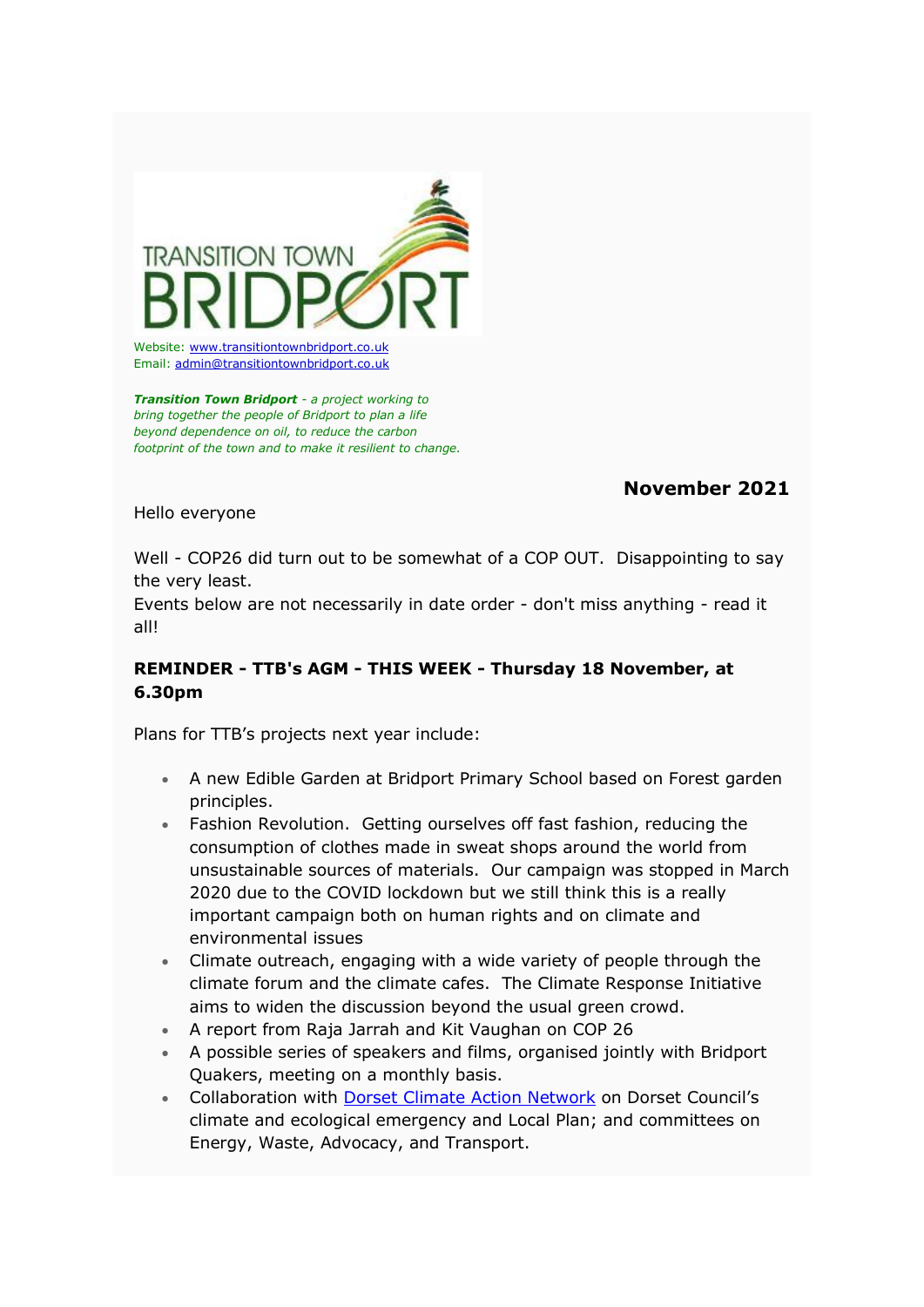• Work with Bridport Town Council on its climate emergency and housing initiatives. **\*\*\*\*\*\*\*\*\*\***



**GREEN DRINKS** Due to our AGM being held virtually this year, we are unable to follow it with our regular Green Drinks. We have therefore decided to postpone it for a week, and this month it will be held on **Thursday 25th November** *at The Woodman,*  **South Street, Bridport, 7pm** - probably in their bowling alley unless we experience an unusually warm and tropical

evening...ha ha ha! Hope to see you there.

**\*\*\*\*\*\*\*\*\*\***

### **Bridport Climate Café: Thursdays November 18, December 9, 2-3.30 pm at Soulshine Café, South Street**

A climate café is an informal, supportive space where you can talk about your feelings on climate change. The group will be supported by trained volunteer facilitators: it's a confidential space for respectful listening, whatever your views. All are welcome, including young adults from 16 up. It's not a therapy group, and it's not a place for discussing or planning action, important as that is. Free of charge. Please arrive promptly, get yourself a hot drink, maybe some cake, and join us. No regular commitment needed, leave any time you want! For any queries, contact Alan Heeks, 07976 602787.

#### **\*\*\*\*\*\*\*\*\*\***

#### **Bridport Climate Forums - Consultation sessions with community organisations and networks.**

These consultation meetings are being hosted by TTB and Seeding our Future, with support and input from Bridport Town Council. The aim is to bring together local organisations and networks of all kinds to explore together how we can enable our local community to respond to the growing climate emergency, including both emissions and waste reduction, and emergency resilience.

If you are part of an organisation which has been contacted, please ensure that a representa

tive will attend the forum; if you have not had an invitation please contact [Alan](mailto:progress@workingvision.com)  [Heeks](mailto:progress@workingvision.com) or [TTB admin.](mailto:admin@transitiontownbridport.co.uk) This is a chance to find out and share what different Bridport groups are doing and finding ways of working together.

*In person event: November 23, 5.30-7.00pm Online event: November 24, 7.00-8.30pm*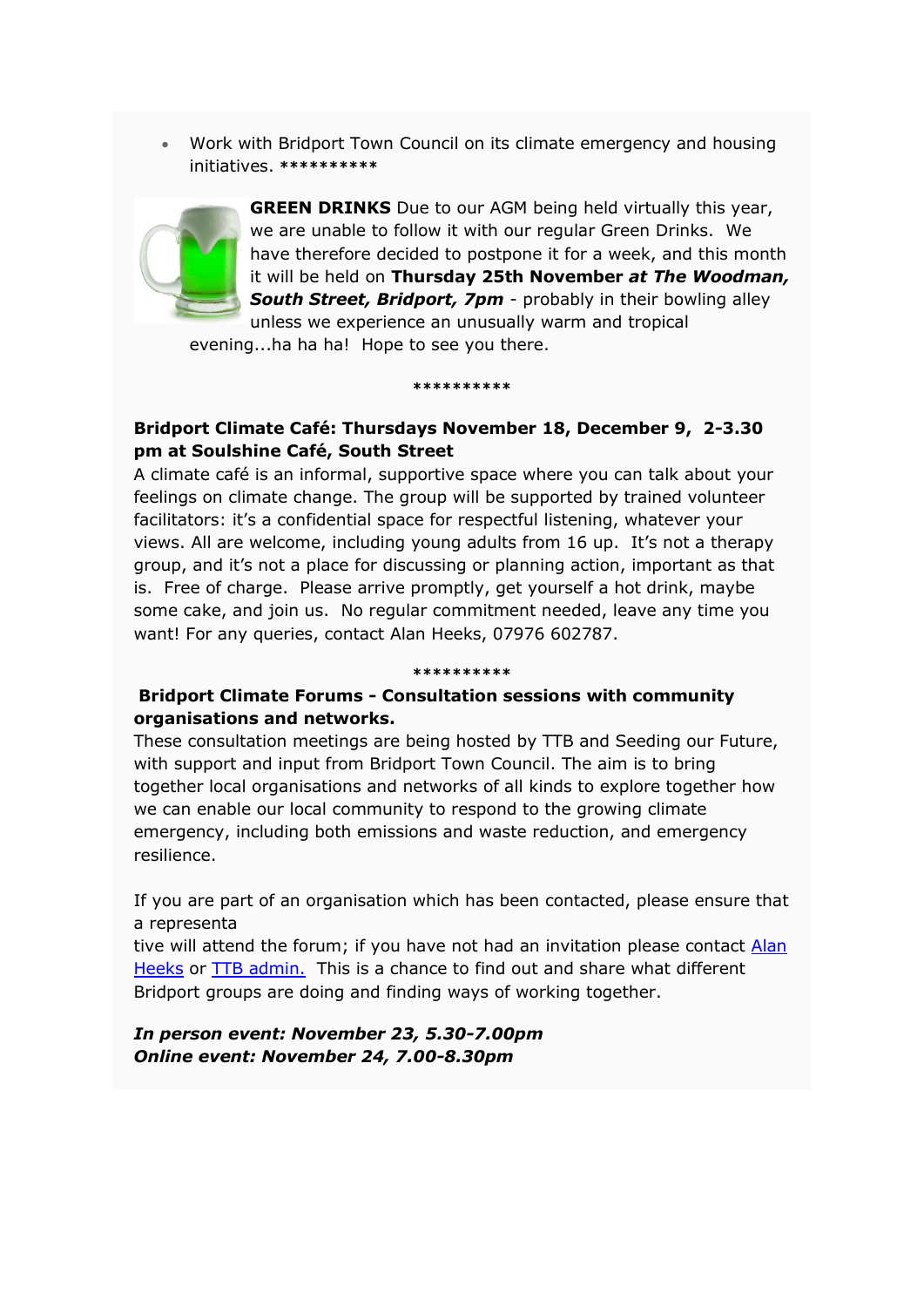

**\*\*\*\*\*\*\*\*\*\***

**Help Our Planet project** - in association with **Abbotsbury Subtropical Gardens** present:

**PLANTS AND BUTTERFLIES OF THE AMAZON Wednesday November 24th in the Garden's Pavillion** *Professor Sir Ghillean Prance VMH FRS* (former Director of the Royal Botanical Gardens at Kew) Interesting Plants of the Amazon *Professor Philip Howse OBE FRES* (Author of award-winning books on butterflies) Butterflies of the Amazon: Colours &Disguises *10. 00 a.m. Gardens open. 1.p.m. talks start Admission to Gardens £10 pp. Entry to the Pavilion: donation (suggested*

*£3 per person) Guided tour of Gardens after the talks.*

**\*\*\*\*\*\*\*\*\*\***